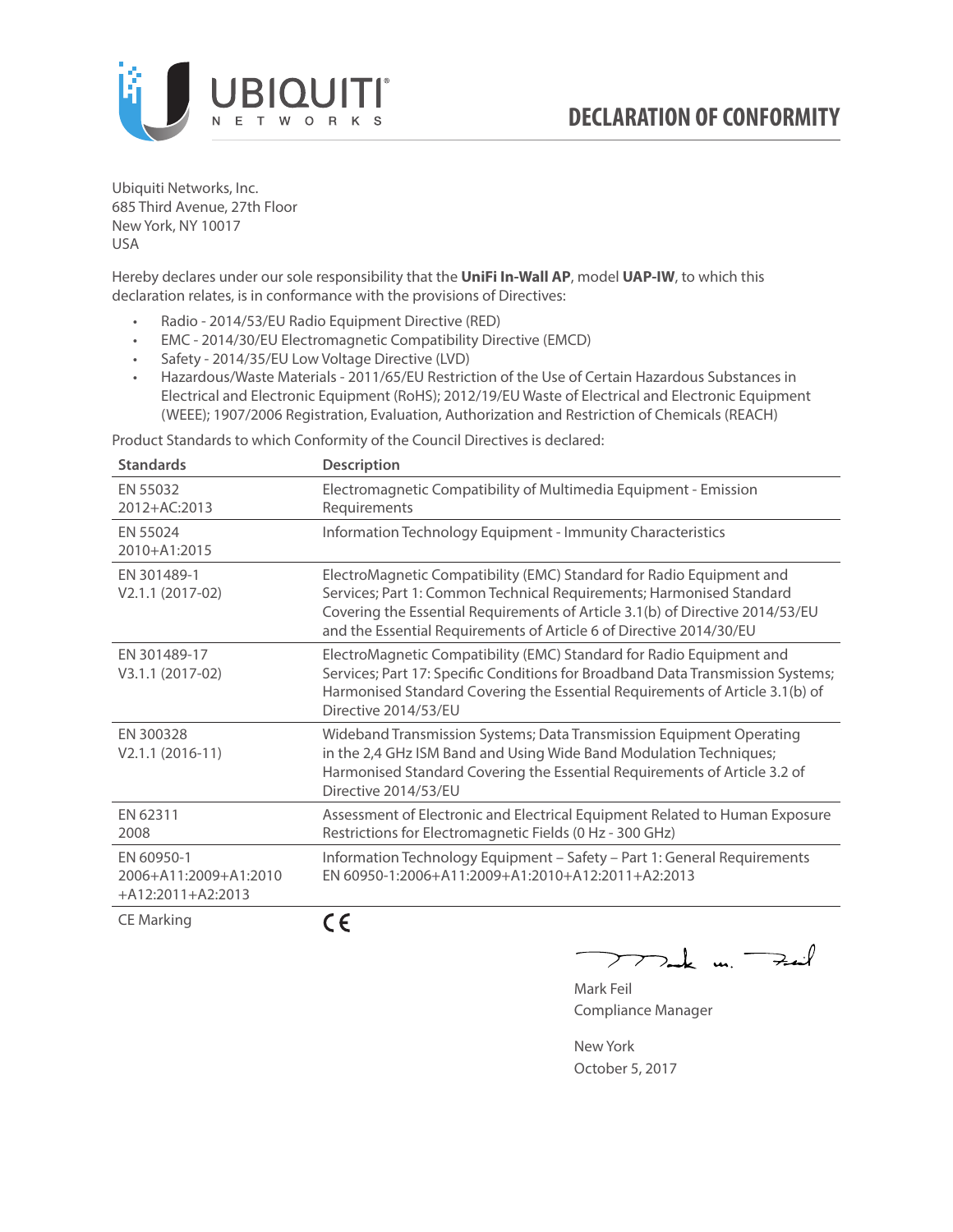

### **български** [Bulgarian]

С настоящото UBIQUITI NETWORKS декларира, че този тип радиосъоръжение UAP-IW е в съответствие с Директива 2014/53/ЕС.

### **Hrvatski** [Croatian]

UBIQUITI NETWORKS ovime izjavljuje da je radijska oprema tipa UAP-IW u skladu s Direktivom 2014/53/EU.

# **Čeština** [Czech]

Tímto UBIQUITI NETWORKS prohlašuje, že typ rádiového zařízení UAP-IW je v souladu se směrnicí 2014/53/EU.

### **Dansk** [Danish]

Hermed erklærer UBIQUITI NETWORKS, at radioudstyrstypen UAP-IW er i overensstemmelse med direktiv 2014/53/EU.

# **Nederlands** [Dutch]

Hierbij verklaar ik, UBIQUITI NETWORKS, dat het type radioapparatuur UAP-IW conform is met Richtlijn 2014/53/EU.

# **English**

Hereby, UBIQUITI NETWORKS declares that the radio equipment type UAP-IW is in compliance with Directive 2014/53/EU.

### **Eesti keel** [Estonian]

Käesolevaga deklareerib UBIQUITI NETWORKS, et käesolev raadioseadme tüüp UAP-IW vastab direktiivi 2014/53/EL nõuetele.

### **Suomi** [Finnish]

UBIQUITI NETWORKS vakuuttaa, että radiolaitetyyppi UAP-IW on direktiivin 2014/53/EU mukainen.

### **Français** [French]

Le soussigné, UBIQUITI NETWORKS, déclare que l'équipement radioélectrique du type UAP-IW est conforme à la directive 2014/53/UE.

### **Deutsch** [German]

Hiermit erklärt UBIQUITI NETWORKS, dass der Funkanlagentyp UAP-IW der Richtlinie 2014/53/EU entspricht.

### **Ελληνικά** [Greek]

Με την παρούσα ο/η UBIQUITI NETWORKS, δηλώνει ότι ο ραδιοεξοπλισμός UAP-IW πληροί την οδηγία 2014/53/ΕΕ.

### **Magyar** [Hungarian]

UBIQUITI NETWORKS igazolja, hogy a UAP-IW típusú rádióberendezés megfelel a 2014/53/EU irányelvnek.

### **Íslenska** [Icelandic]

Hér með lýsir UBIQUITI NETWORKS yfir því að UAP-IW er í samræmi við tilskipun 2014/53/ESB.

### **Italiano** [Italian]

Il fabbricante, UBIQUITI NETWORKS, dichiara che il tipo di apparecchiatura radio UAP-IW è conforme alla direttiva 2014/53/UE.